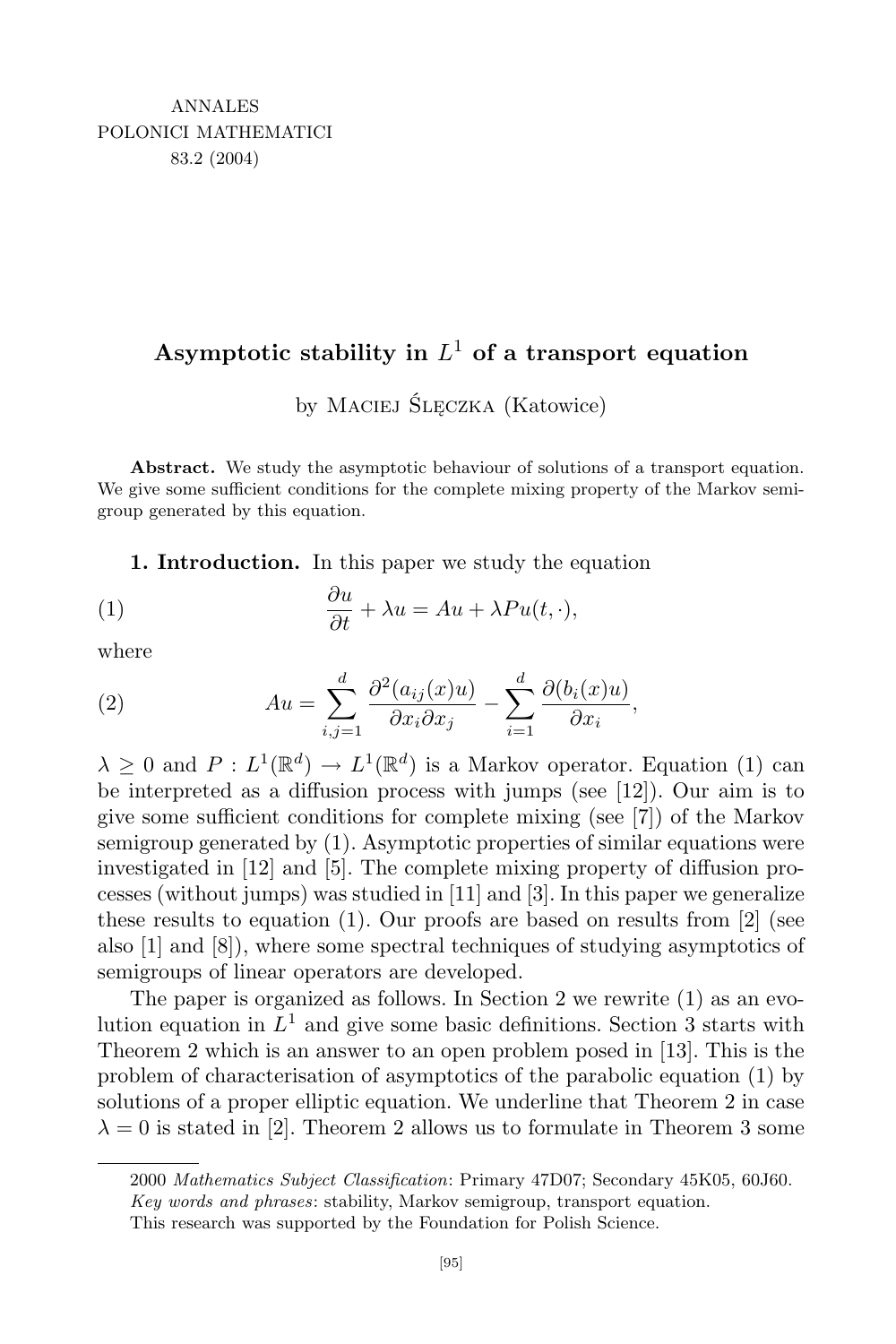96 M. Ślęczka

sufficient conditions for asymptotic stability of (1) in the one-dimensional case.

**2. Preliminaries.** We denote by *D* the set of all nonnegative elements of  $L^1(\mathbb{R}^d)$  with norm one. The elements of *D* will be called *densities*. A linear operator  $P: L^1(\mathbb{R}^d) \to L^1(\mathbb{R}^d)$  is called a *Markov operator* if  $P(D) \subset D$ . Every Markov operator is bounded. Equation (1) can be rewritten as an evolution equation

(3) 
$$
u'(t) = (A - \lambda I + \lambda P)u(t), \quad u(0) = u_0,
$$

where  $P: L^1(\mathbb{R}^d) \to L^1(\mathbb{R}^d)$  is a Markov operator. We assume that  $a_{ij} \in \mathbb{R}^2$  $C_{\mathrm{b}}^{3}(\mathbb{R}^{d})$  and  $b_{i} \in C_{\mathrm{b}}^{2}(\mathbb{R}^{d})$  for  $i, j = 1, ..., d$ , where  $C_{\mathrm{b}}^{k}(\mathbb{R}^{d})$  is the space of k times differentiable bounded functions on  $\mathbb{R}^d$  whose derivatives of order  $\leq k$ are continuous and bounded. We also assume that *A* is an elliptic operator, i.e.

(4) 
$$
\sum_{i,j=1}^d a_{ij}(x)\xi_i\xi_j \ge \mu |\xi|^2
$$

for some  $\mu > 0$  and all  $\xi \in \mathbb{R}^d$  and  $x \in \mathbb{R}^d$ .

The domain of the operator *A* is given by

$$
D(A) = \{ f \in L^1(\mathbb{R}^d) \cap C^{1+a}(\mathbb{R}^d) : Af \in L^1(\mathbb{R}^d) \}.
$$

Here  $C^{1+a}(\mathbb{R}^d)$  is the space of all differentiable functions having absolutely continuous derivatives. It is well known that under the above assumptions the operator *A* generates a continuous semigroup  $(T(t))_{t\geq 0}$  of Markov operators on  $L^1(\mathbb{R}^d)$ .

The semigroup  $(T(t))_{t\geq 0}$  is an integral semigroup with strictly positive and continuous kernel, i.e. there exists a continuous function  $p:(0,\infty)\times$  $\mathbb{R}^d \times \mathbb{R}^d \to (0, \infty)$  such that

(5) 
$$
T(t)f(x) = \int_{\mathbb{R}^d} p(t, x, y) f(y) dy.
$$

From the Phillips perturbation theorem equation (3) generates a continuous semigroup  $(S(t))_{t\geq0}$  of Markov operators on  $L^1(\mathbb{R}^d)$ .

We say that a semigroup  $(P(t))_{t>0}$  of Markov operators is *completely mixing* if for any two densities *f* and *g* we have

(6) 
$$
||P(t)f - P(t)g|| \to 0 \quad \text{as } t \to \infty,
$$

where  $\|\cdot\|$  denotes the norm in  $L^1(\mathbb{R}^d)$ .

Let

$$
L_0^1(\mathbb{R}^d) = \Big\{ f \in L^1(\mathbb{R}^d) : \int_{\mathbb{R}^d} f(x) dx = 0 \Big\}.
$$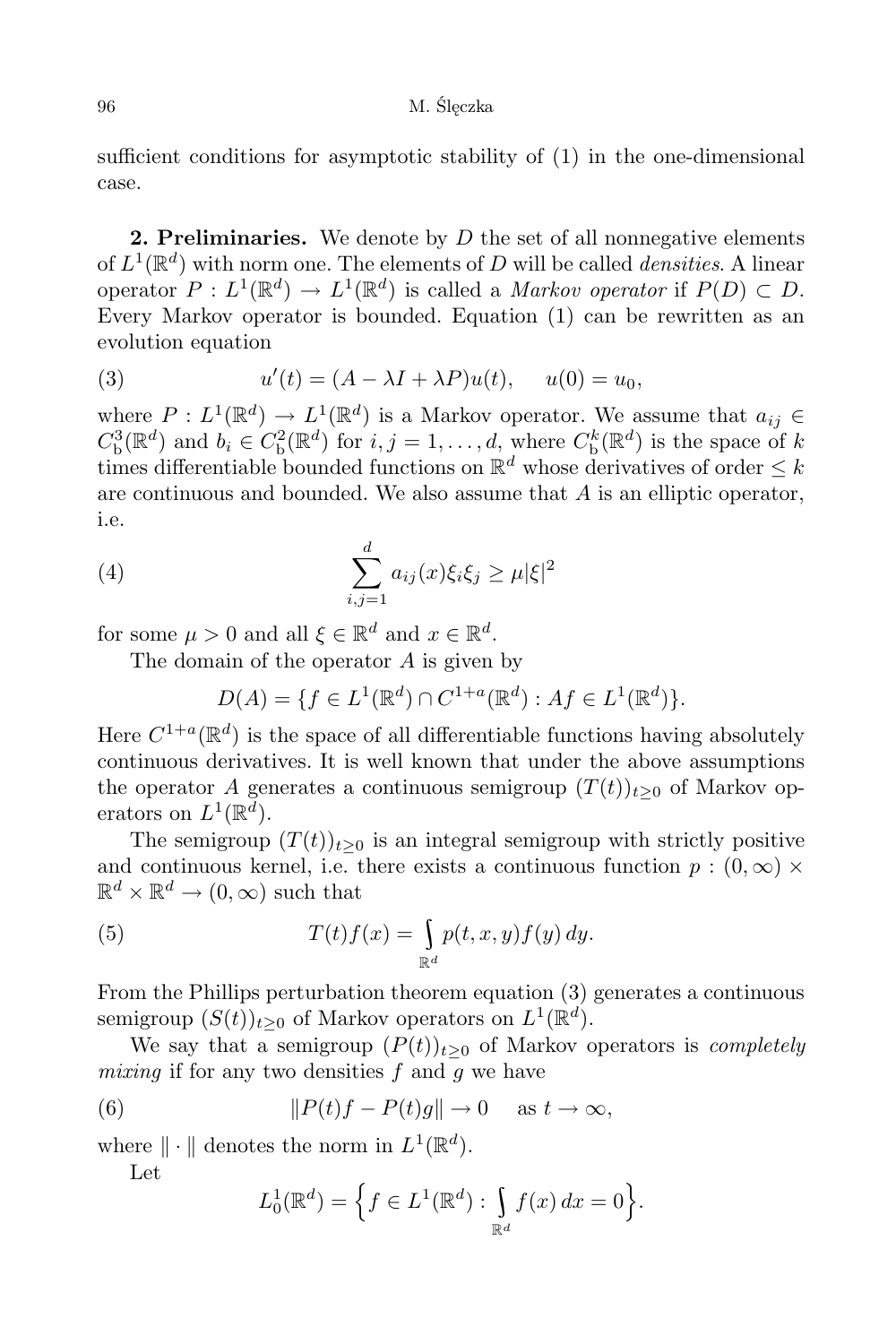Then condition (6) is equivalent to

(7) 
$$
\lim_{t \to \infty} ||P(t)f|| = 0 \quad \text{for every } f \in L_0^1(\mathbb{R}^d).
$$

If *B* is a linear operator then by  $\sigma(B)$ ,  $P\sigma(B)$  and  $R\sigma(B)$  we denote respectively the spectrum, point spectrum and residual spectrum of *B*.

The following theorem will be useful in studying the complete mixing property of Markov semigroups.

THEOREM 1. Let  $(P(t))_{t>0}$  be a continuous semigroup of contractions on *a Banach space*  $(X, \|\cdot\|_X)$ *. If Z is the generator of*  $(P(t))_{t\geq0}$  *with adjoint*  $Z^*$ *then denote by N the weak<sup>∗</sup> closure of the linear span of unitary eigenvectors of Z ∗* , *where a unitary eigenvector is an eigenvector corresponding to the*  $eigenvalue \mu \in Po(Z^*) \cap i\mathbb{R}$ . If the set  $\sigma(Z) \cap i\mathbb{R}$  is countable then for every *x ∈ X*,

(8) 
$$
\lim_{t \to \infty} ||P(t)x||_X = \sup{ | \varphi(x) | : \varphi \in \overline{N}, ||\varphi||_{X^*} \le 1 }.
$$

Remark 1. Theorem 1 is a special case of a result by Batty, Brzeźniak and Greenfield [2], who consider contractive representations of abstract semigroups in Banach spaces.

Let  $Af = Af - \lambda f + \lambda Pf$ . Then (3) can be rewritten as

$$
(9) \t u'(t) = \mathcal{A}u(t)
$$

and *u* satisfies the initial condition  $u(0) = u_0, u_0 \in L^1(\mathbb{R}^d)$ . Let  $A^*$  be the linear operator given by

(10) 
$$
A^* g(x) = \sum_{i,j=1}^d a_{ij}(x) \frac{\partial^2 g}{\partial x_i \partial x_j}(x) + \sum_{i=1}^d b_i(x) \frac{\partial g}{\partial x_i}(x),
$$

and denote by  $P^* : L^\infty(\mathbb{R}^d) \to L^\infty(\mathbb{R}^d)$  the adjoint operator of *P*. Then the adjoint operator of *A* is of the form

(11) 
$$
\mathcal{A}^* g = A^* g - \lambda g + \lambda P^* g.
$$

## **3. Results.** Theorem 1 allows us to formulate the following result.

THEOREM 2. *The semigroup*  $(S(t))_{t>0}$  generated by equation (1) is com*pletely mixing iff the only bounded solutions of*

$$
(12)\t\t\t\t\mathcal{A}^*g=0
$$

*are constant functions.*

In the case when  $\lambda = 0$ , i.e.  $\mathcal{A} = A$ , the above theorem can be found in [2] (see Examples 6.1 and 6.4) but it is formulated only for doubly stochastic and one-dimensional equations. For the convenience of the reader we give its proof.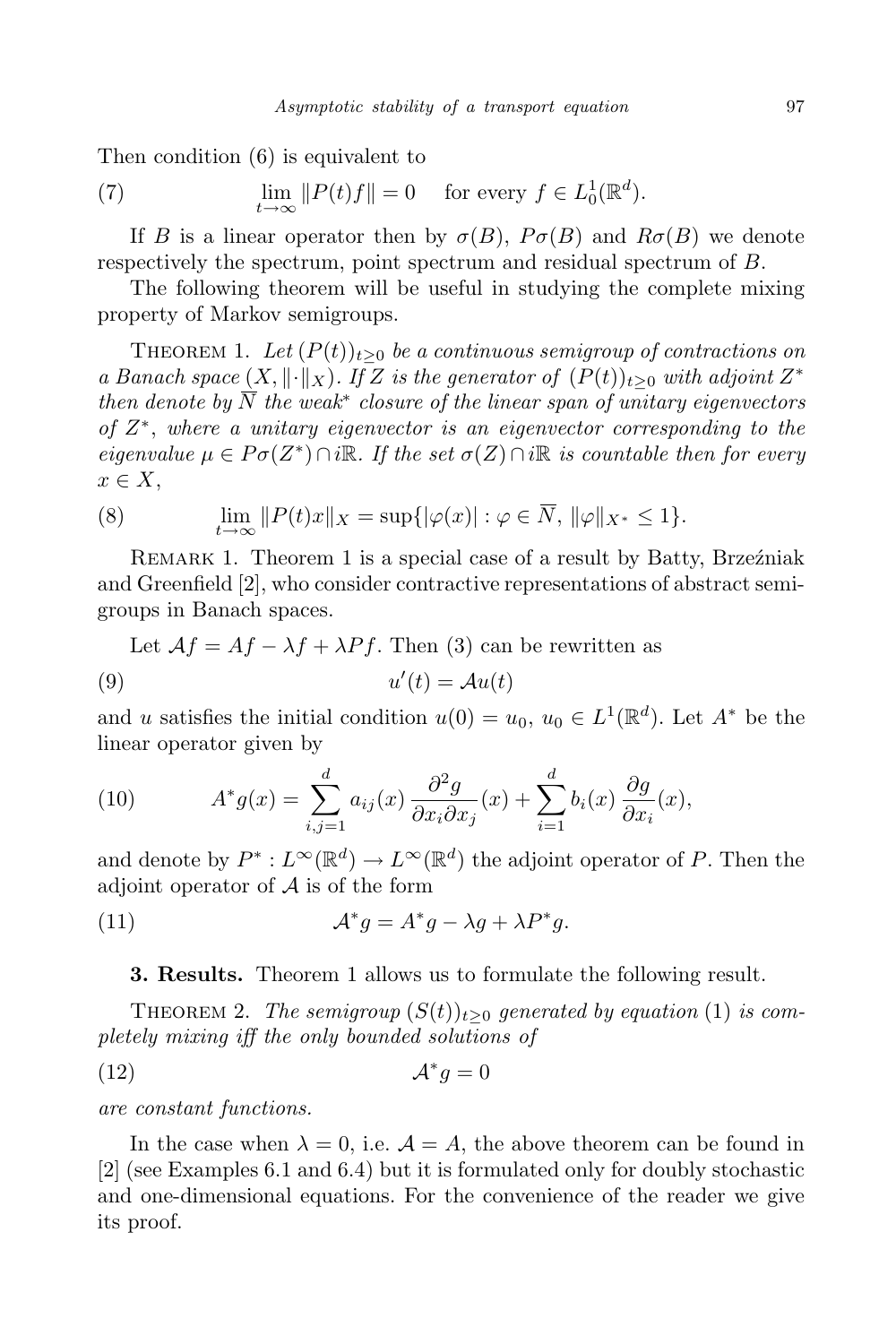## 98 M. Ślęczka

*Proof of Theorem 2.* Let  $(S(t))_{t>0}$  be completely mixing. We denote by  $(S^*(t))_{t\geq 0}$  the conjugate semigroup to  $(S(t))_{t\geq 0}$ , i.e.  $S^*(t): L^\infty(\mathbb{R}^d) \to$  $L^{\infty}(\mathbb{R}^d)$  and for all  $f \in L^1(\mathbb{R}^d)$ ,  $g \in L^{\infty}(\mathbb{R}^d)$  and  $t > 0$  we have

$$
\int_{\mathbb{R}^d} (S(t)f)g = \int_{\mathbb{R}^d} f(S^*(t)g).
$$

If  $\mathcal{A}^* g = 0$  for some  $g \in L^\infty(\mathbb{R}^d)$  then *g* is a fixed point of  $(S^*(t))_{t \geq 0}$  and for all  $f \in L_0^1(\mathbb{R}^d)$  we have

$$
\int_{\mathbb{R}^d} fg = \int_{\mathbb{R}^d} (S(t)f)g \to 0 \quad \text{ as } t \to \infty.
$$

This implies that  $q = \text{const.}$ 

Suppose now that every bounded solution of (12) is constant. From [10] the semigroup  $(T(t))_{t>0}$  generated by *A* is analytic, which implies that  $(S(t))_{t\geq0}$  generated by A is also analytic. For such semigroups we always have  $\sigma(\mathcal{A}) \cap i\mathbb{R} \subset \{0\}$  (see [4]), so the assumptions of Theorem 1 are satisfied.

Since  $P\sigma(\mathcal{A}^*) \subset R\sigma(\mathcal{A}) \subset \sigma(\mathcal{A})$ , the only unitary eigenvectors of  $\mathcal{A}^*$ correspond to the eigenvalue  $\mu = 0$ , and are constant by our assumption. From (8) we get

$$
\lim_{t \to \infty} ||S(t)f|| = \left| \int_{\mathbb{R}^d} f(x) \, dx \right| = 0 \quad \text{for every } f \in L_0^1(\mathbb{R}^d)
$$

and the semigroup  $(S(t))_{t>0}$  is completely mixing.

In the rest of this paper we investigate the one-dimensional case of equation (1). If  $d = 1$  then the formulas for *A* and  $A^*$  are as follows:

(13) 
$$
Af = \frac{d^2}{dx^2}(a(x)f) - \frac{d}{dx}(b(x)f),
$$

(14) 
$$
A^*g = a(x)\frac{d^2g}{dx^2} + b(x)\frac{dg}{dx},
$$

where  $a \in C_b^3(\mathbb{R})$ ,  $b \in C_b^2(\mathbb{R})$  and  $\inf_{x \in \mathbb{R}} a(x) > 0$ .

A mapping  $\mathcal{P}: \mathbb{R} \times \mathcal{B}(\mathbb{R}) \to [0,1]$ , where  $\mathcal{B}(\mathbb{R})$  is the family of all Borel measurable subsets of  $\mathbb{R}$ , is called a *transition probability function* if  $\mathcal{P}(x, \cdot)$ is a probability measure for all  $x \in \mathbb{R}$  and  $\mathcal{P}(\cdot, B)$  is a Borel measurable function for every  $B \in \mathcal{B}(\mathbb{R})$ . From now on we assume that the operator P in (3) is induced by a transition probability function  $P$ , i.e. for every  $f \in D$ the measure

$$
\mu_f(B) = \int_{\mathbb{R}} f(x) \mathcal{P}(x, B) \, dx
$$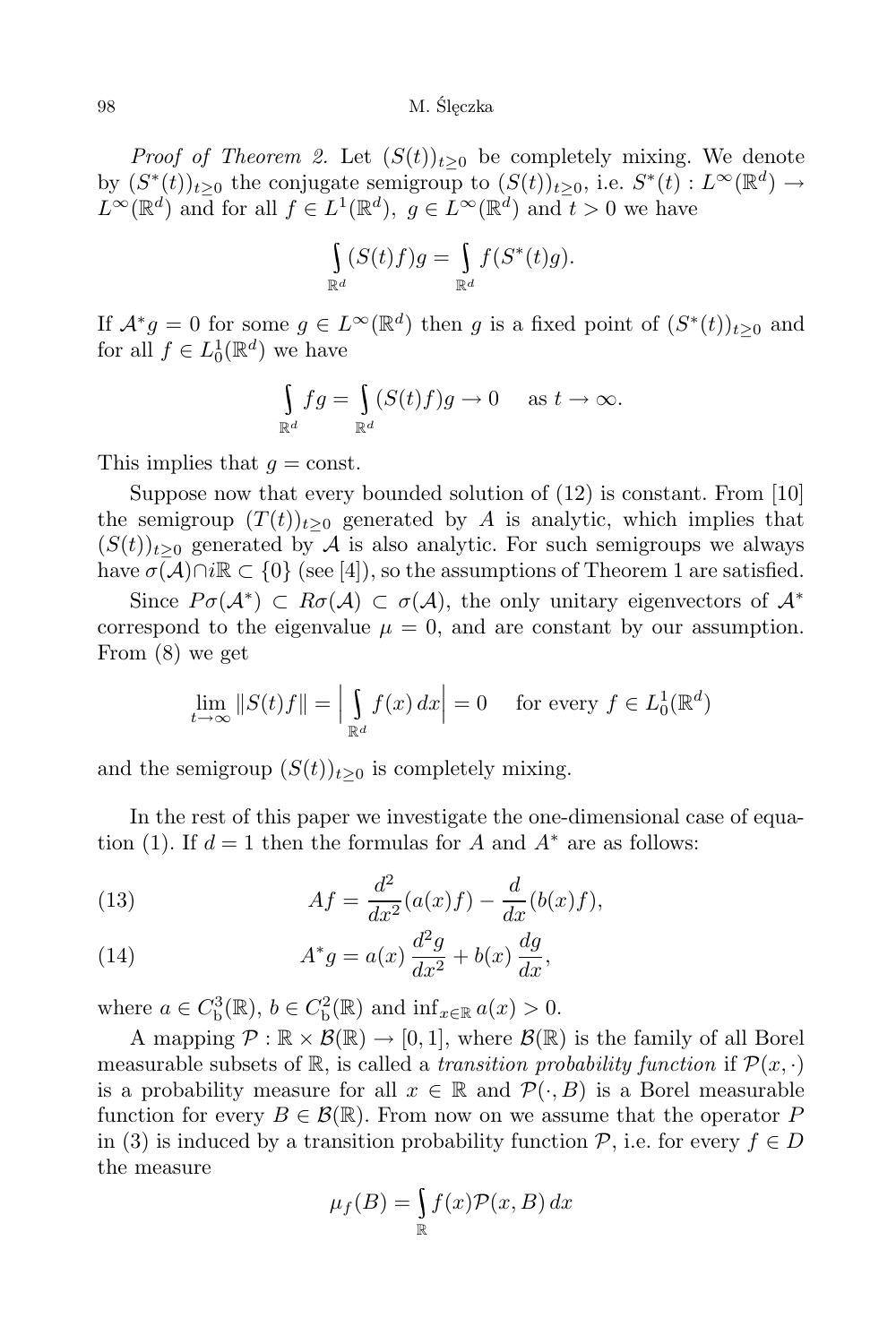is absolutely continuous with respect to the Lebesgue measure and

$$
(15)\t\t\t\tPf = \frac{d\mu_f}{dx}.
$$

The formula for the dual operator is as follows:

(16) 
$$
P^*g(x) = \int_{\mathbb{R}} g(y) \mathcal{P}(x, dy).
$$

The following result gives a sufficient condition for complete mixing of the semigroup generated by equation (1).

THEOREM 3. Let P be a Markov operator induced by a transition prob*ability function P satisfying the following condition.*

(T) *There exist nonnegative constants M and L such that*

$$
\mathcal{P}(x, [-M, x]) = 1 \quad \text{for } x \ge L, \quad \mathcal{P}(x, [x, M]) = 1 \quad \text{for } x \le -L.
$$

*If*

(17) 
$$
\int_{0}^{+\infty} \exp\left(-\int_{0}^{x} \frac{b(r)}{a(r)} dr\right) dx = \int_{-\infty}^{0} \exp\left(-\int_{0}^{x} \frac{b(r)}{a(r)} dr\right) dx = +\infty
$$

*then the semigroup*  $(S(t))_{t>0}$  *generated by* (1) *is completely mixing.* 

We need the following two lemmas.

LEMMA 1. Let  $\alpha < x_0 < \beta$ . Assume that a function  $u : [\alpha, \beta] \to [0, 1)$ *has absolutely continuous derivative on* [*x*0*, β*] *and satisfies*

$$
a(x)u''(x) + b(x)u'(x) \ge 0
$$
 a.e. in  $[x_0, \beta]$ .

*Also assume that*  $u'(x_0) > 0$ *. Then there exists a function*  $v : [\alpha, \beta] \to [0, 1)$ *with absolutely continuous derivative and constants*  $\alpha < x_1 < x_0 < x_2 < \beta$ *such that*

$$
v(x) = u(x_0) \quad \text{for } x \in [\alpha, x_1],
$$

$$
v(x) = u(x) \quad \text{for } x \in [x_2, \beta],
$$

$$
a(x)v''(x) + b(x)v'(x) \ge 0 \quad a.e. \text{ in } [\alpha, \beta].
$$

*Moreover*,  $v'(x) \geq 0$ ,  $v''(x) \geq 0$  and  $v'''(x) \geq 0$  for  $x \in (x_1, x_2)$ .

*Proof.* Fix positive constants *c, d* satisfying

$$
\frac{1}{3} < \frac{d}{c+d} < \frac{1}{2}.
$$

Since

$$
\frac{u(x_0 + dh) - u(x_0)}{(c + d)h} \to \frac{d}{c + d} u'(x_0) \quad \text{as } h \to 0
$$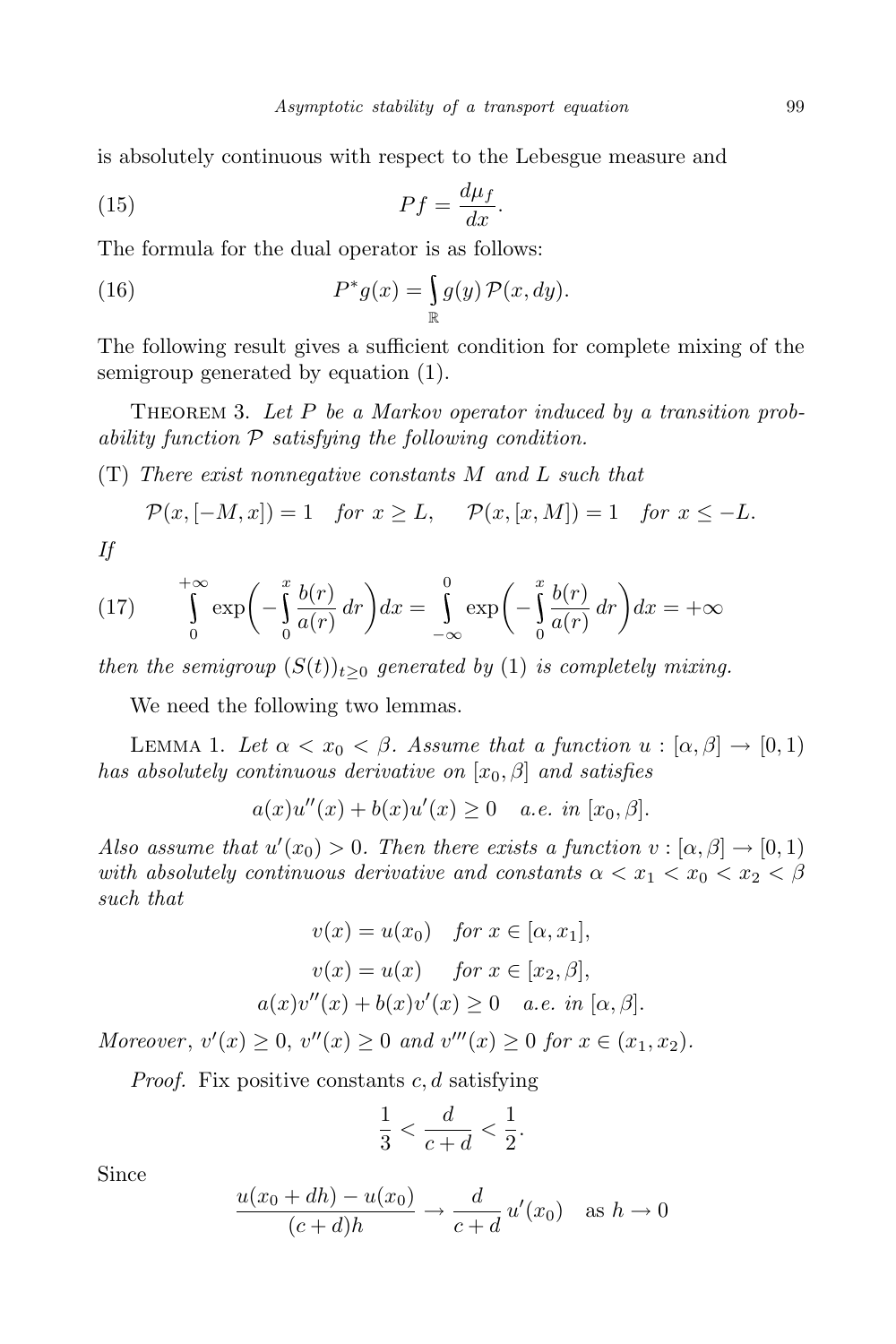M. Ślęczka

and *u'* is continuous, there exists  $\delta > 0$  such that for  $0 < h < \delta$  we have

(18) 
$$
\frac{u'(x_0 + dh)}{3} < \frac{u(x_0 + dh) - u(x_0)}{(c + d)h} < \frac{u'(x_0 + dh)}{2}.
$$

There exist positive constants  $\mu$ , *B* such that

(19) 
$$
\mu \le a(x), \quad |b(x)| \le B \quad \text{for } x \in \mathbb{R}.
$$

We take  $h > 0$  such that

$$
h<\min\left(\delta,\frac{\mu}{2Bd},\frac{\mu}{2Bc}\right)
$$

and put  $x_1 = x_0 - ch$ ,  $x_2 = x_0 + dh$ . There exists a polynomial  $f(x) =$  $\gamma_3 x^3 + \gamma_2 x^2 + \gamma_1 x + \gamma_0$  such that  $f(x_1) = u(x_0)$ ,  $f'(x_1) = 0$ ,  $f(x_2) = u(x_2)$ and  $f'(x_2) = u'(x_2)$ . Such an *f* satisfies

(20) 
$$
f(x_1) = u(x_0),
$$

$$
f'(x_1) = 0,
$$

$$
f''(x_1) = \frac{6}{(x_2 - x_1)^2} \left[ u(x_2) - u(x_0) - \frac{x_2 - x_1}{3} u'(x_2) \right],
$$

$$
f'''(x_1) = \frac{12}{(x_2 - x_1)^3} \left[ \frac{x_2 - x_1}{2} u'(x_2) - (u(x_2) - u(x_0)) \right].
$$

From  $(18)$  and  $(20)$  we have

(21) 
$$
f''(x_1) > 0, \quad f'''(x_1) > 0.
$$

Consequently,

(22) 
$$
f'(x) > 0
$$
,  $f''(x) > 0$  for  $x \in (x_1, x_2)$ .

By the definition of  $x_1$  and  $x_2$  and from (21) it follows that for  $x \in (x_1, x_2)$ we have

$$
(x - x_1)f''(x_1) \leq \frac{\mu}{B} f''(x_1),
$$
  

$$
(x - x_1)^2 \frac{f'''(x_1)}{2} \leq \frac{\mu}{B} f'''(x_1)(x - x_1).
$$

Hence

$$
\frac{\mu}{B} [f''(x_1) + f'''(x_1)(x - x_1)]
$$
\n
$$
\ge f''(x_1)(x - x_1) + \frac{f'''(x_1)}{2}(x - x_1)^2 \quad \text{for } x \in (x_1, x_2).
$$

Since  $f'(x_1) = 0$  it follows that

$$
\mu f''(x) \ge Bf'(x) \quad \text{for } x \in (x_1, x_2).
$$

From  $(19)$  and  $(22)$  we have

$$
a(x)f''(x) + b(x)f'(x) \ge 0
$$
 for  $x \in (x_1, x_2)$ .

$$
100\,
$$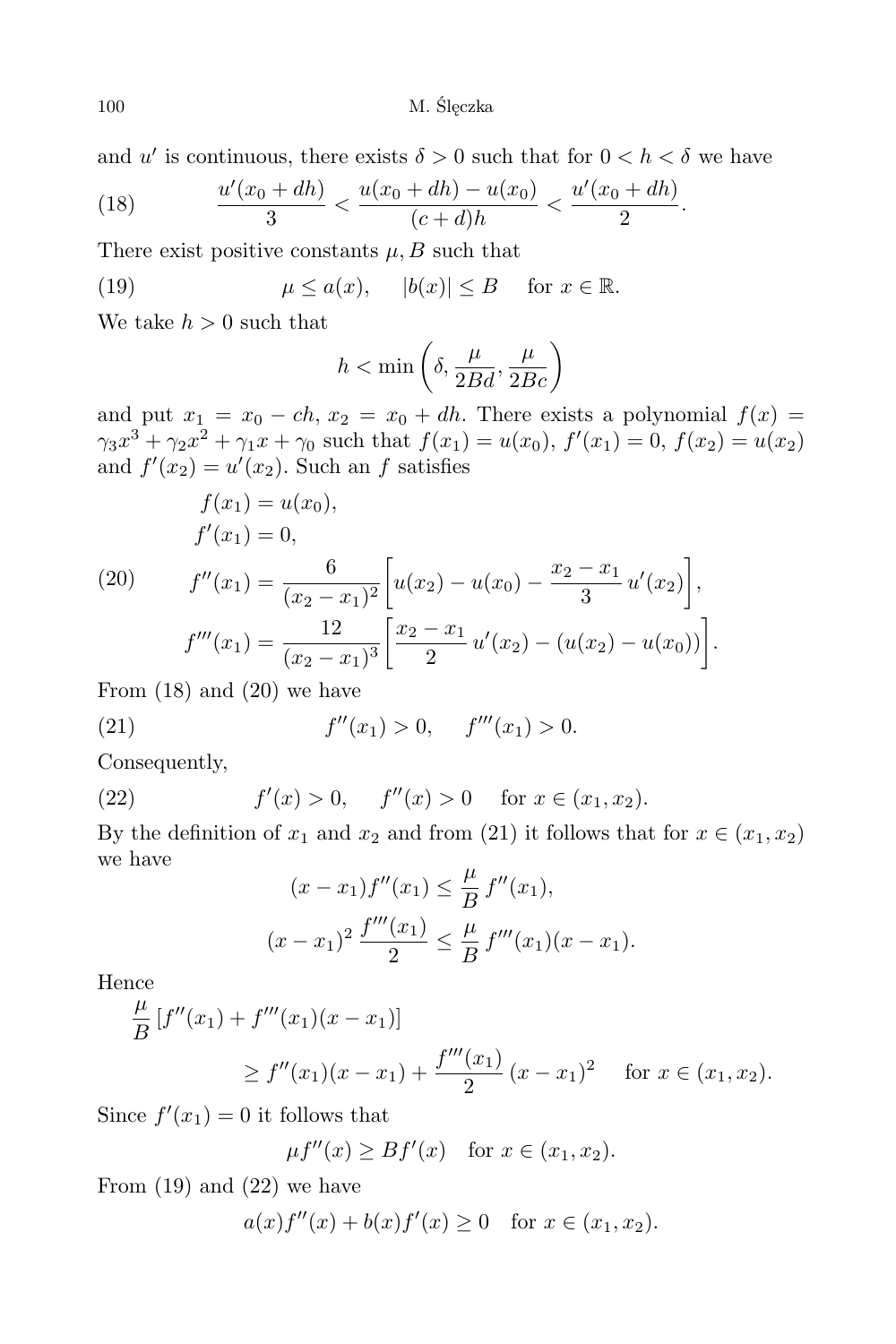If we define

$$
v(x) = \begin{cases} u(x_0) & \text{for } x \in [\alpha, x_1], \\ f(x) & \text{for } x \in (x_1, x_2), \\ u(x) & \text{for } x \in [x_2, \beta], \end{cases}
$$

then *v* has all the required properties.

LEMMA 2. For fixed  $x_0 \in \mathbb{R}$  and  $\eta > 0$  let  $u : (x_0 - \eta, \infty) \to [0, 1)$  be *a function with absolutely continuous derivative such that*  $\sup_{x \in (x_0, \infty)} u(x)$  $= 1$  *and*  $u'(x_0) > 0$ *. Define* 

$$
U = \{ x \in (x_0, \infty) : u(y) \le u(x) \text{ for } y \in (x_0, x) \}.
$$

 $\int f(x) \, dx$   $\int f(x) \, dx$   $\int f(x) \, dx$   $\int f(x) \, dx$   $\int f(x) \, dx$   $\int f(x) \, dx$   $\int f(x) \, dx$   $\int f(x) \, dx$   $\int f(x) \, dx$   $\int f(x) \, dx$   $\int f(x) \, dx$   $\int f(x) \, dx$   $\int f(x) \, dx$   $\int f(x) \, dx$   $\int f(x) \, dx$   $\int f(x) \, dx$   $\int f(x) \, dx$   $\int f(x) \, dx$   $\int f(x) \, dx$   $\int f(x) \, dx$   $function \ v:(x_0,\infty) \to [0,1) \ such that \ $sup_{x \in (x_0,\infty)} v(x) = 1, \ v' \ \ is \ absolutely$$ *continuous*, *and*

$$
a(x)v''(x) + b(x)v'(x) \ge 0
$$
 a.e. in  $(x_0, \infty)$ .

*Proof.* For  $x > x_0$  define

$$
c(x) = \sup\{y \in U : y \le x\}, \quad d(x) = \inf\{y \in U : x \le y\}.
$$

Set  $K = \{x \ge x_0 : c(x) < x < d(x)\}$ . Then  $K = \bigcup_{n=1}^{\infty} (c_n, d_n)$ , where the intervals in the union are pairwise disjoint. We have  $u(x) \leq u(c_n) = u(d_n)$ for  $x \in (c_n, d_n)$ ,  $n \in \mathbb{N}$ . Define  $\tilde{v}_1 : (x_0, \infty) \to [0, 1)$  by

$$
\widetilde{v}_1(x) = \begin{cases} u(d_1) & \text{for } x \in (c_1, d_1), \\ u(x) & \text{for } x \in (x_0, \infty) \setminus (c_1, d_1). \end{cases}
$$

If  $u'(d_1) = 0$  then set  $v_1 = \tilde{v}_1$ . If  $u'(d_1) > 0$  then there exists  $\varepsilon_1 > 0$  such<br>that  $u'(c) > 0$  for all  $v \in [d_1, d_2]$  is a lateral property Lemma 1 are reality  $\tilde{v}$ . that  $u'(x) > 0$  for all  $x \in [d_1, d_1 + \varepsilon_1]$ . According to Lemma 1 we modify  $\tilde{v}_1$ on  $[c_1, d_1 + \varepsilon_1]$ , obtaining a function  $v : (x_0, \infty) \to [0, 1)$  such that  $v_1$  has absolutely continuous derivative,

$$
v_1(x) = u(x) \quad \text{for } x \in (x_0, \infty) \setminus (c_1, d_1 + \varepsilon_1),
$$
  
 
$$
a(x)v_1''(x) + b(x)v_1'(x) \ge 0 \quad \text{a.e. in } (c_1, d_1 + \varepsilon_1).
$$

By induction we define a sequence of functions  $v_n : (x_0, \infty) \to [0, 1)$  with absolutely continuous derivatives such that

$$
v_n(x) = u(x) \quad \text{for } x \in (x_0, \infty) \setminus \bigcup_{k=1}^n (c_k, d_k + \varepsilon_k),
$$
  

$$
v_m(x) = v_n(x) \quad \text{for } x \in \bigcup_{k=1}^n (c_k, d_k + \varepsilon_k), \ m \ge n,
$$
  

$$
a(x)v''_n(x) + b(x)v'_n(x) \ge 0 \quad \text{for } x \in \bigcup_{k=1}^n (c_k, d_k + \varepsilon_k),
$$

where  $\varepsilon_k \geq 0$  and  $n \in \mathbb{N}$ .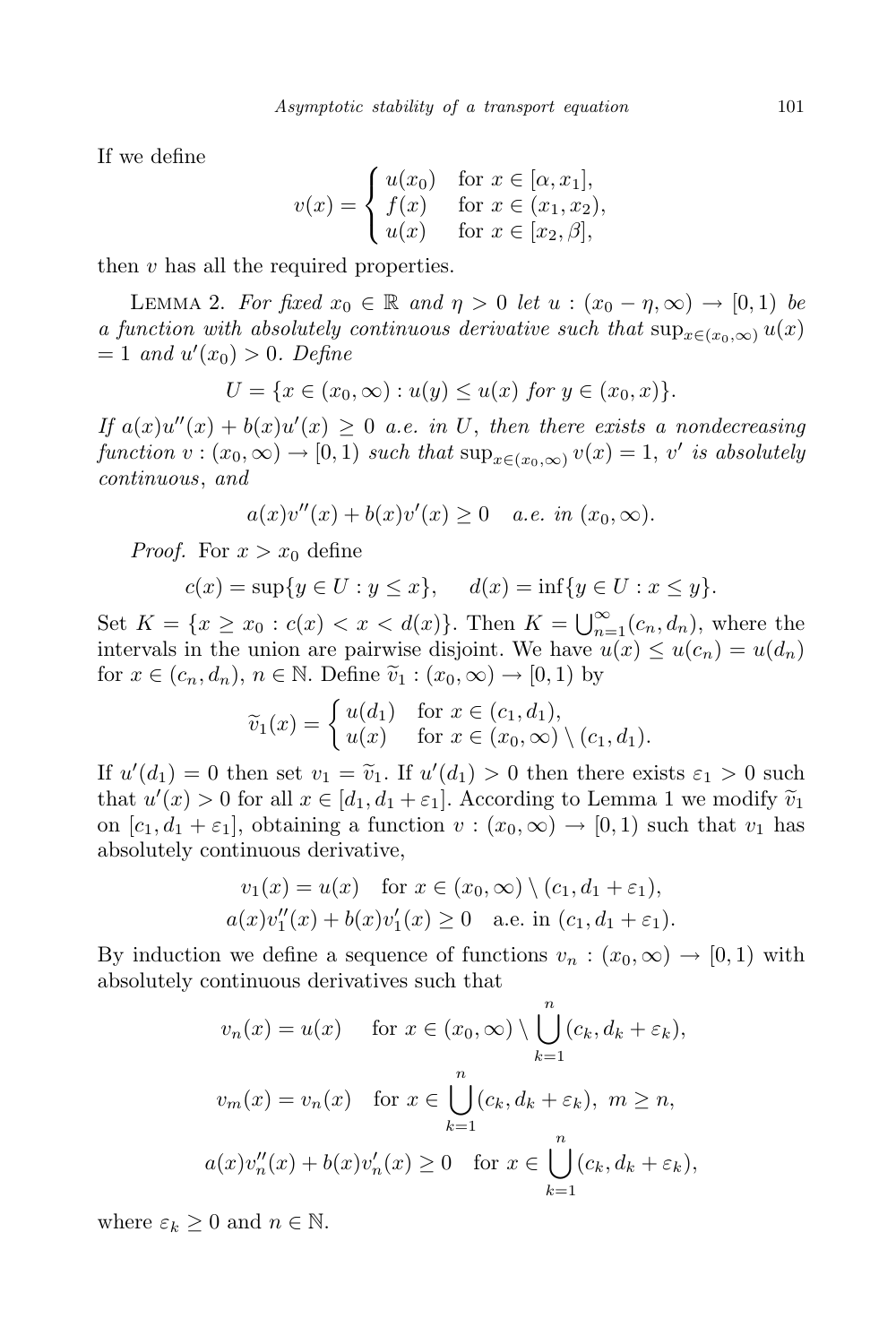The sequence  $(v_n)_{n\in\mathbb{N}}$  is pointwise convergent to a nondecreasing function  $f:(x_0,\infty)\to [0,1)$ . There exists  $C\subset (x_0,\infty)$  with Lebesgue measure zero such that *f* is differentiable on  $(x_0, \infty) \setminus C$ . Set  $D = \{c_n : n \in \mathbb{N}\}\)$ , where  $\overline{K}$  stands for the closure of *K*. Define  $g: (x_0, \infty) \to \mathbb{R}$  by

$$
g(x) = \begin{cases} f'(x) & \text{for } x \notin D, \\ u'(x) & \text{for } x \in D. \end{cases}
$$

Since  $C \subset D$ , it follows that *g* is continuous. Moreover, the sequence  $(v_n)_{n \in \mathbb{N}}$ is pointwise convergent to *g*. Since the variation is an additive function of the interval, the definition of  $v_n$  implies that

$$
\bigvee_{\alpha}^{\beta} v_n' \le \bigvee_{\alpha}^{\beta} u' < \infty \quad \text{ for } n \in \mathbb{N} \text{ and } [\alpha, \beta] \subset (x_0, \infty).
$$

This implies that *g* is of bounded variation on compact intervals. Thus *g* is a.e. differentiable. Since *g* is absolutely continuous on  $(c_n, d_n + \varepsilon_n)$  we have

$$
\int_{c_n}^{d_n+\varepsilon_n} g'(x) dx = g(d_n+\varepsilon_n) - g(c_n).
$$

Moreover, outside  $\bigcup_{n=1}^{\infty} (c_n, d_n + \varepsilon_n)$  we have  $g'(x) = u''(x)$  for a.e. *x*, *u'* is absolutely continuous and  $g(c_n) = u'(c_n)$ ,  $g(d_n + \varepsilon_n) = u'(d_n + \varepsilon_n)$ . This implies that  $\int_x^y g'(t)$  $\int_{x}^{y} g'(t) dt = g(y) - g(x)$  for every  $x < y$ , which means that *g* is absolutely continuous.

Finally, define  $v(x) = u(x_0) + \int_{x_0}^x g(t)$  $\int_{x_0}^x g(t) dt$  for  $x \in (x_0, \infty)$ . The function *v* has all the required properties.

*Proof of Theorem 3.* By Theorem 2 it suffices to show that the only bounded solutions of

(23) 
$$
\mathcal{A}^* g = A^* g - \lambda g + \lambda P^* g = 0
$$

are constants.

Let  $u \in L^{\infty}(\mathbb{R})$  be a nonconstant function. We show that *u* cannot satisfy (23). If  $g \in L^{\infty}(\mathbb{R}^d)$  satisfies (23) then  $g + c$ , where  $c \in \mathbb{R}$ , also satisfies (23). Hence, by the linearity of (23), we can assume that  $u \geq 0$  and  $||u||_{\infty} = 1.$ 

Let us consider two cases.

CASE 1: *There exists*  $x_0 \in \mathbb{R}$  *such that*  $u(x_0) \geq u(x)$  *for*  $x \in \mathbb{R}$ *.* A function *g* satisfies (23) if and only if

(24) 
$$
\lambda R(\lambda, A)^* P^* g = g,
$$

where  $R(\lambda, A)^*$  stands for the dual of the resolvent operator  $R(\lambda, A)$ . Since

$$
R(\lambda, A)f = \int_{0}^{\infty} e^{-\lambda t} T(t) f dt,
$$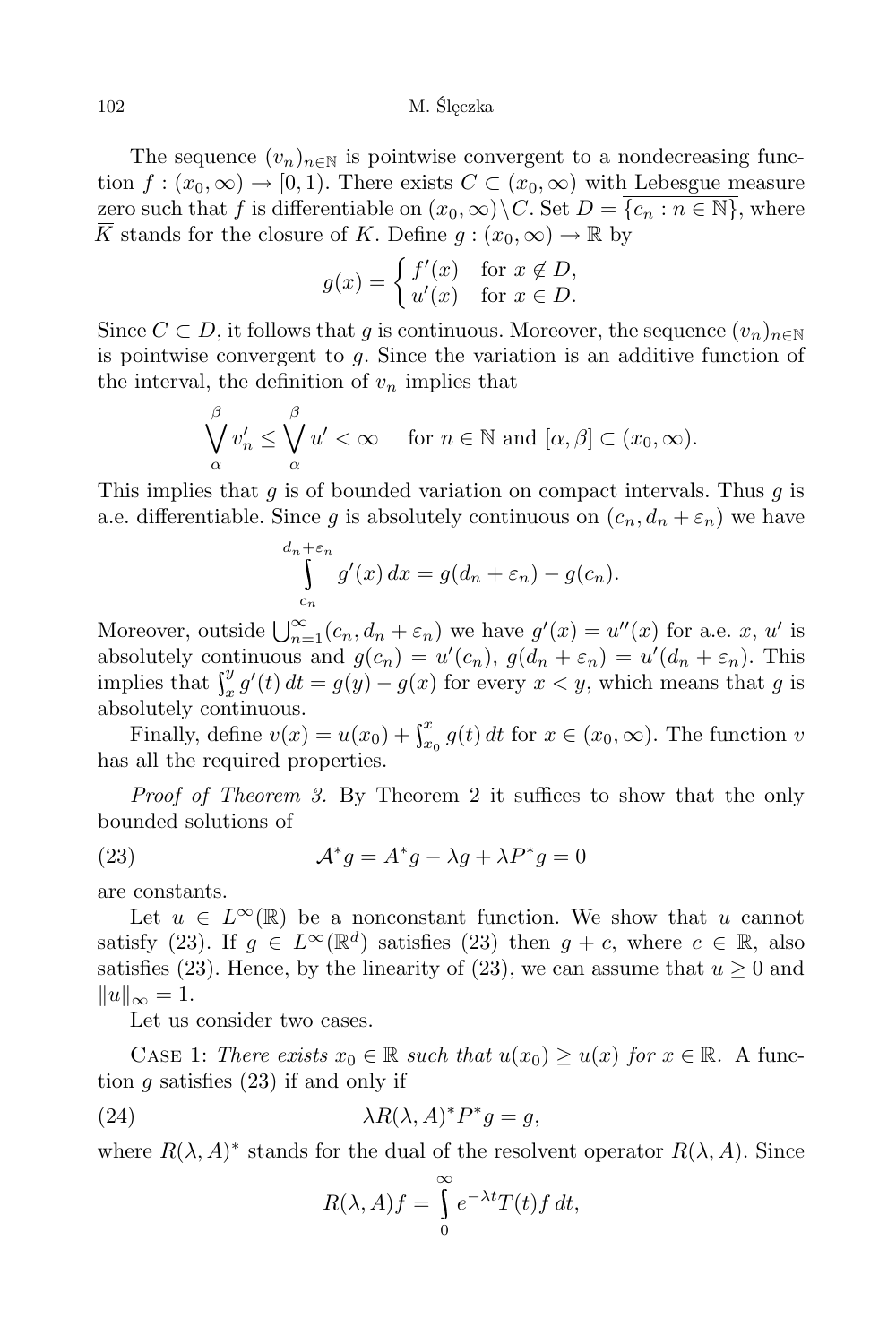from (5) it follows that  $R(\lambda, A)$  is an integral operator, i.e.

(25) 
$$
R(\lambda, A) f(x) = \int_{\mathbb{R}} K(x, y) f(y) dy,
$$

where

(26) 
$$
K(x,y) = \int_{0}^{\infty} e^{-\lambda t} p(t,x,y) dt > 0
$$

is a continuous and strictly positive kernel. From the fact that  $(T(t))_{t\geq0}$  is a Markov semigroup it follows that

(27) 
$$
\lambda \int_{\mathbb{R}} K(x, y) dx = 1 \quad \text{for } y \in \mathbb{R}.
$$

For the dual operator  $R(\lambda, A)^*$  we have

(28) 
$$
R(\lambda, A)^* g(x) = \int_{\mathbb{R}} K(y, x) g(y) dy.
$$

If  $P^*u \equiv$  const then since  $A^*$  is a differential operator it follows that  $\lambda R(\lambda, A)^* P^* u \equiv \text{const}$  so equation (24) is not satisfied. If  $P^* u \not\equiv \text{const}$  then  $P^*u(x) \leq u(x_0)$  for  $x \in \mathbb{R}$ , because the dual operator of a Markov operator is a nonnegative contraction on  $L^{\infty}$ . Moreover, there exists a set  $B \subset \mathbb{R}$  with positive Lebesgue measure such that  $P^*u(x) < u(x_0)$  for  $x \in B$ . It follows from  $(27)$  and  $(28)$  that

$$
\lambda R(\lambda, A)^* P^* u(x_0) < \lambda \int_B K(y, x_0) u(x_0) \, dy + \lambda \int_{\mathbb{R} \setminus B} K(y, x_0) u(x_0) \, dy = u(x_0).
$$

Since  $R(\lambda, A)^* P^* u$  is continuous, *u* does not satisfy (24).

CASE 2: We have  $u(x) < 1$  for all  $x \in \mathbb{R}$ . From the symmetry of the conditions in (T) and (17) we can assume that there exists a sequence  $(x_n)_{n\in\mathbb{N}}$ with  $\lim_{n\to\infty} x_n = +\infty$  such that  $\lim_{n\to\infty} u(x_n) = 1$ . We take  $x_0 > L$  such that  $u(x) \leq u(x_0)$  for  $x \in [-M, x_0]$ . Define a set *U* as in the statement of Lemma 2, i.e.

$$
U = \{ x \in (x_0, \infty) : u(y) \le u(x) \text{ for } y \in (x_0, x) \}.
$$

There exists a set  $V \subset U$  with positive Lebesgue measure such that  $A^*u(x)$ *<* 0 for *x ∈ V* . Otherwise, if

$$
A^*u(x) = a(x)u''(x) + b(x)u'(x) \ge 0 \quad \text{a.e. in } U,
$$

then it follows from Lemma 2 that there exists a nondecreasing function  $v : (x_0, \infty) \rightarrow [0, 1)$  with absolutely continuous derivative such that  $\sup_{x \in (x_0, \infty)} v(x) = 1$  and

(29) 
$$
a(x)v''(x) + b(x)v'(x) \ge 0
$$
 a.e. in  $(x_0, \infty)$ .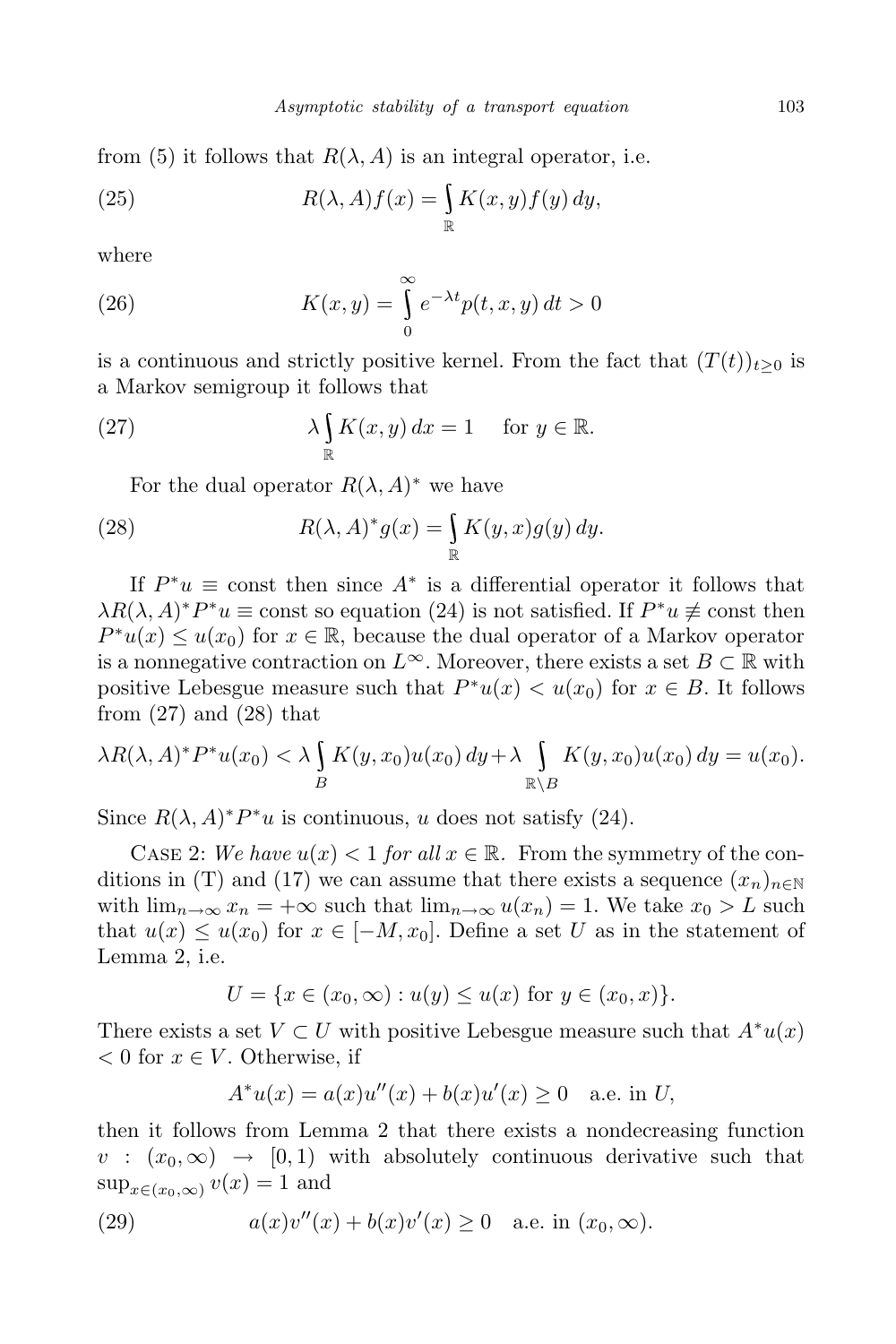Take  $x_1 > x_0$  such that  $v'(x_1) > 0$ . By standard arguments from the theory of differential inequalities it follows from (29) that

(30) 
$$
v(x) \ge v(x_1) + v'(x_1) \int_{x_1}^x \exp\left(-\int_{x_1}^s \frac{b(r)}{a(r)} dr\right) ds.
$$

By (17) the right side of (30) tends to  $\infty$  as  $x \to \infty$ , which contradicts the boundedness of *v*.

It follows from (16), (T) and (23) that for  $x \in V$  we have

$$
0 > A^*u(x) = u(x) - P^*u(x) = \int_{-M}^{x} [u(x) - u(y)] \mathcal{P}(x, dy) \ge 0,
$$

which implies that  $u$  cannot satisfy  $(23)$ . This completes the proof.

EXAMPLE 1. Suppose that  $S : \mathbb{R} \to \mathbb{R}$  is a measurable transformation satisfying

$$
l(S^{-1}(B)) = 0 \quad \text{for all } B \in \mathcal{B}(\mathbb{R}) \text{ with } l(B) = 0,
$$

where  $l : \mathcal{B}(\mathbb{R}) \to [0,\infty]$  is the Lebesgue measure restricted to the Borel subsets of  $\mathbb{R}$ . If in the definition of the operator  $P$  we put

$$
\mathcal{P}(x,B) = \delta_{S(x)}(B) \quad \text{for } x \in \mathbb{R} \text{ and } B \in \mathcal{B}(\mathbb{R}),
$$

where  $\delta_x$  is the Dirac measure at x, then P becomes the Frobenius–Perron operator corresponding to *S*, i.e. the unique Markov operator satisfying

$$
\int_{S^{-1}(A)} f(x) dx = \int_{A} Pf(x) dx \text{ for all } f \in L^{1}(\mathbb{R}) \text{ and } A \in \mathcal{B}(\mathbb{R}).
$$

Then condition (T) is of the form

(T*0* ) There exist nonnegative constants *M* and *L* such that

$$
-M \le S(x) \le x \quad \text{for } x \ge L, \quad x \le S(x) \le M \quad \text{for } x \le -L.
$$

In this case equation (1) describes the evolution of densities under the diffusion process perturbed by deterministic jumps induced by the mapping *S*.

REMARK 2. Condition (17) is strictly connected with the complete mixing property of the semigroup  $(T(t))_{t>0}$  generated by *A*. Namely, in [11] it is shown that  $(T(t))_{t>0}$  is completely mixing if and only if

$$
\int_{\mathbb{R}} \exp\left(-\int_{0}^{x} \frac{b(r)}{a(r)} dr\right) dx = \infty.
$$